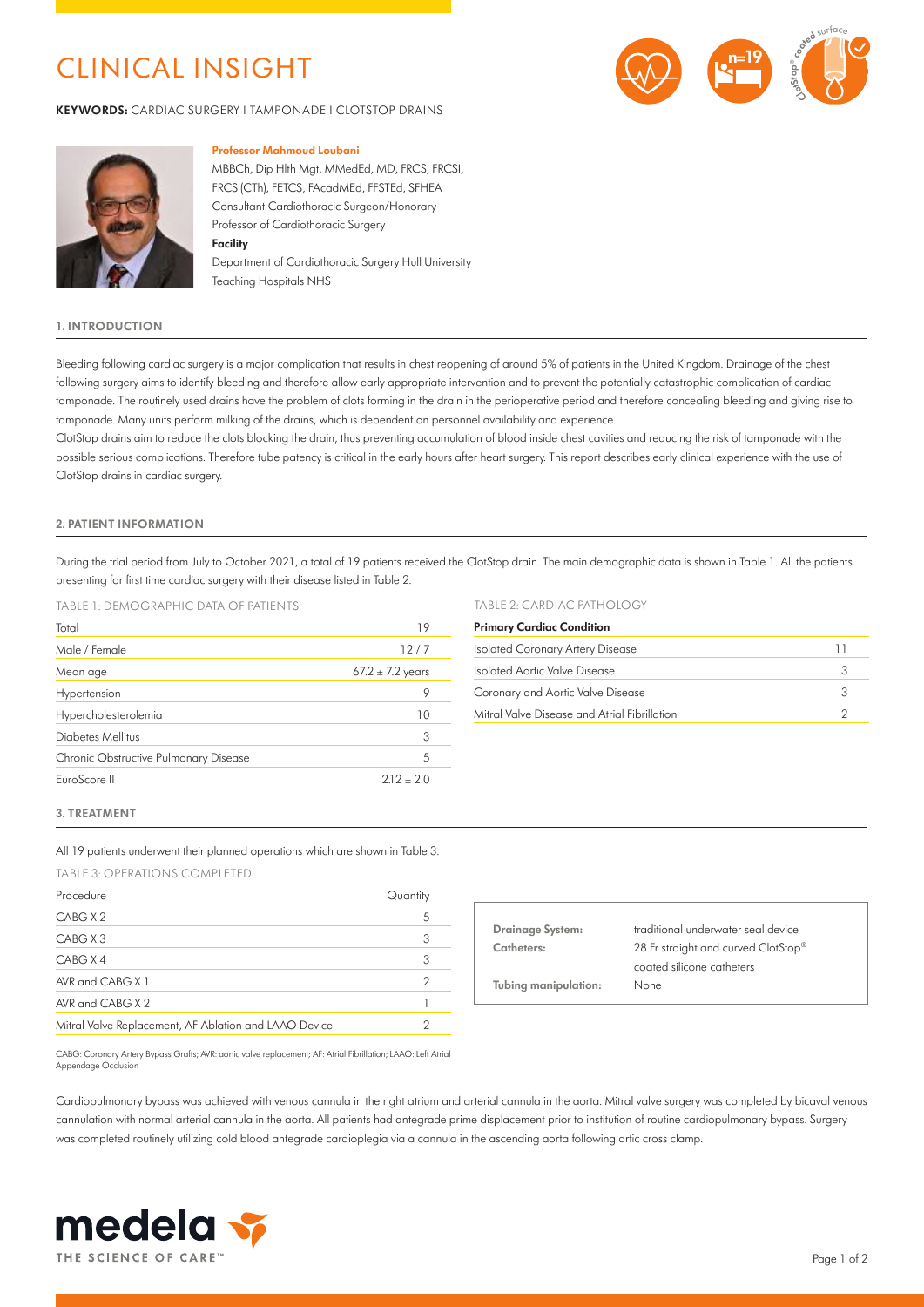A straight ClotStop catheter of 28 Fr was inserted in the retro-sternal space and a second ClotStop curved catheter 28 Fr in the pericardial space or the pleural space if it was opened during left internal mammary artery harvesting.

In two cases undergoing CABG both pleural spaces were opened and therefore one straight and two curved drains were utilized. The chest tubes were connected to a traditional collecting device and the suction level was set at -20 cmH<sub>2</sub>O at the end of the surgery. The patients were transferred to the ICU in stable hemodynamic

conditions and without bleeding. Chest drains remained in situ and were reviewed the following morning and removed if there was less than 20 ml of blood draining per hour for two consecutive hours and no air leak was present.

No stripping, milking, tapping or sterile suction was performed on the chest tube. **There were no reported clots blocking any of the drains and inspection of the** 

**Drainage Protocol:** Set pressure: -20 cmH<sub>2</sub>O **Drain removal criteria: Fluid:** < 20 ml/h during 2h **Air leakage:** No air leak

**chest tube after tube removal, showed them to be free of clots.** After drain removal, a chest x-ray was performed, which showed one pneumothorax, however it was managed conservatively.

## **4. OUTCOMES**

All patients had their drains removed on the first postoperative day with drainage time varying between 13 to 21 hours. No patient had tamponade or developed late pericardial or pleural effusion and mean hospital stay was 7.2 ±2.1 days. There was no mortality in the group of patients and five patients developed atrial fibrillation in the postoperative period requiring medical therapy. The ClotStop drains were easy to insert once experience was gained and had prevented clots occluding the drain in any of the patients operated on. There were no complaints of pain or discomfort from the patients and no adverse comments from the nursing staff regarding the removal of the drains.

## **5. DISCUSSION AND CONCLUSION**

The need for an improved catheter that can prevent clot blockage is high. According to our experience, the ClotStop catheter presents a safe, efficient and reliable **alternative** to conventional catheters **that maintains chest tube patency for efficient drainage in the early hours after cardiac surgery.** It was easy to handle and no clotting was observed in the catheter despite a significant drainage. Insertion of the ClotStop initially was slightly difficult to pass through the chest or abdominal wall as the drain end was getting stuck. After review and reflection, it was figured out that applying the Roberts instrument across the two sides of the end of the drain as shown in Figure 2 rather than Figure 1 made the passage of the drain much easier and avoided any tissues entering the drain.





Fig. 1: Incorrect way of inserting the drain through the chest/abdominal wall Fig. 2: Correct way of holding the end of the drain to pull through the chest/abdominal wall

Furthermore the removal of the chest tube seemed to be less painful for the patient compared to conventional catheters. **I believe these drains are an excellent addition to the tools used in cardiac surgery to minimize retained clots and tamponade.**

Disclosure: The ClotStop drains were provided by Medela AG.

**Professor Mahmoud Loubani**  mahmoud.loubani@nhs.net Department of Cardiothoracic Surgery Hull University Teaching Hospitals NHS Trust Castle Hill Hospital, Castle Road Cottingham, East YorkshireHU16 5JQ, UK



ClotStop® Catheters Axiom Medical Inc. 19320 Van Nesse Ave. Torrance, CA 90501 www.axiommed.com  $CE_{0413}$ 

Distributed by: Medela AG Lättichstrasse 4b 6340 Baar, Switzerland [www.medela.com](http://www.medela.com)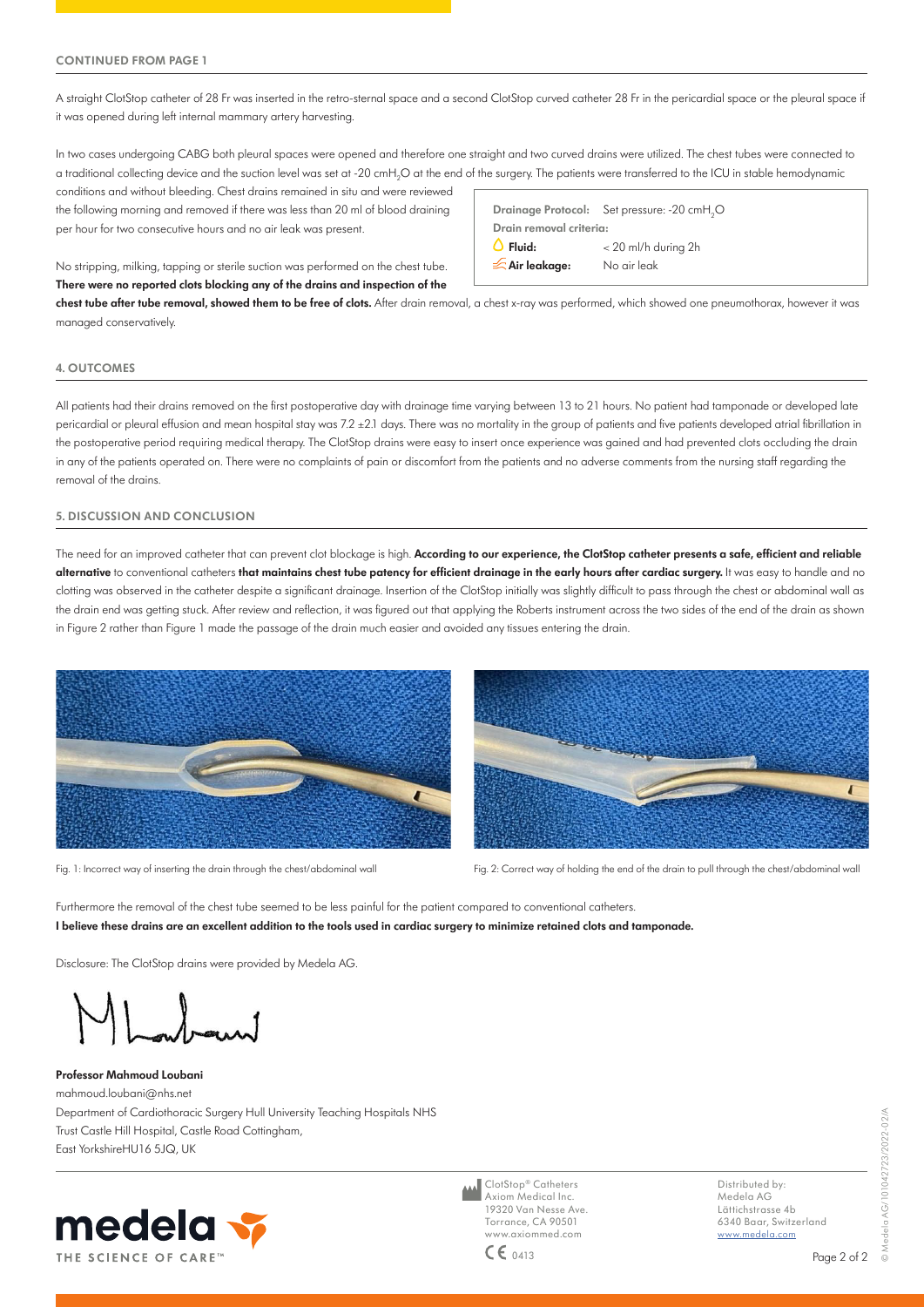## CLINICAL INSIGHT

**KEYWORDS:** THORACIC SURGERY I CLOTSTOP DRAINS





## **PD Dr. med. habil. R. Scheubel**

Specialist in cardiac and thoracic surgery

#### **Facility**

Clinic for Thoracic Surgery, Wangen Specialist Clinics, Waldburg-Zeil Clinics

#### **1 INTRODUCTION**

At the Clinic for Thoracic Surgery at the Wangen Specialist Clinics, the use of 30 ClotStop catheters, provided by Medela, was tested in the period from 16.09.2021 to 13.10.2021 as part of an application observational study. The Clinic for Thoracic Surgery at the Wangen Specialist Clinics is certified as a center of competence of the German Society of Thoracic Surgery and as a lung cancer center of the German Cancer Society. The surgical spectrum covers the entire field of thoracic surgery except lung transplantation.

## **2. PROCEDURE**

The ClotStop catheter, size 28 Charriere, was routinely inserted into the pleural space at the end of each operation instead of the 28 Charrière chest drains commonly used in our clinic. The catheters commonly used in our clinic are made of transparent, heat-sensitive PVC. This catheter has numerical depth markings in 2 cm increments for easy and precise positioning. The angled connector can be cut to connect to a funnel connector from a chest drainage system.

In most cases, the operations were performed using the minimally invasive procedure (VATS). A smaller proportion of the operations were performed in the open procedure via anterolateral thoracotomy. A single drain was predominantly created by an intercostal stab incision  $(N = 17)$ ; in five cases, two chest drains were placed. The ClotStop catheters were prepared in a sterile water bath for two minutes before insertion into the thorax in order to activate the anti-adhesive hydrogel polymer coating.

The surgical spectrum at the end of which the ClotStop catheter was inserted into the pleural space ranged from **anatomical resections in bronchial carcinoma to atypical resections, including pleural empyema operations and talc pleurodeses.**  Especially in pleural empyema and talc pleurodesis, the risk of drainage clogging due to intraluminal coagulum is increased.

| Drainage system: | $Thopaz^+$                                              |
|------------------|---------------------------------------------------------|
| Catheter:        | 28 Fr ClotStop® coated catheters straight<br>and curved |
| Tube handling:   | milking and wiping off in case of blockage              |

#### **3. RESULTS**

Unlike the PVC catheters we usually use, the ClotStop catheter is made of silicone and therefore has a softer consistency. The coating makes it feel more slippery during implantation. Since the ClotStop catheter has a slanted connection connector similar to the one we usually use, the overall handling when implanting the ClotStop catheter was comparable to that of the catheters we usually use. Because the ClotStop catheter is made of softer silicone, care should be taken when securing the catheter to the suture to prevent stenosis by overtightening the fixation thread on the ClotStop catheter.

Subjectively, the ClotStop catheter seemed **less pain provoking than** the harder PVC catheter due to the softer material. Despite the flexibility of the ClotStop catheter, we have not observed any kinking during use.

During the postoperative process, the thoracic drainage system is routinely checked for functionality at appropriate intervals by both nursing staff and medical colleagues. The quality of the pleural secretions and the presence of air fistulas are documented. If coagulation of the pleural secretion occurs in the drainage system, the lumen of the tube is made continuous again by manual milking or rolling out.

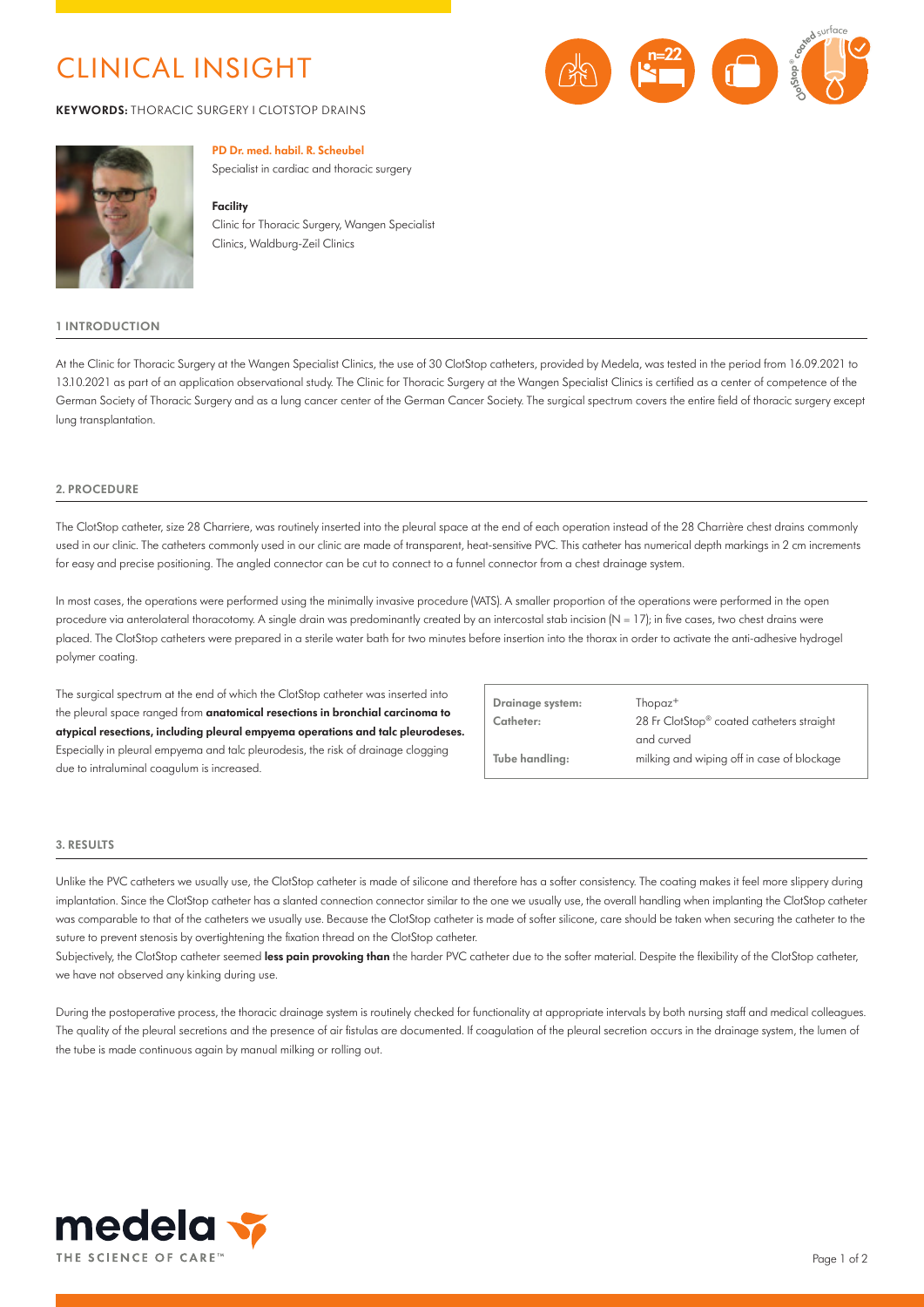This procedure did not lead to clogging of any of the ClotStop catheters used. The duration of use of the ClotStop catheters was between 24 hours and five days.

The ClotStop catheters were removed as usual. Some colleagues complained about the limited lubricity of the catheter compared to the catheter we usually use. As the ClotStop catheter does not have a numerical depth marking, it was difficult to withdraw the ClotStop catheter because the distance between the skin level and the lateral eyes on the ClotStop catheter cannot be estimated. According to information from Medela, the ClotStop catheters now available on the market have depth markings in 1 cm increments.

**Criteria for catheter removal:**

 $\bigcirc$  Fluid amount:  $\bigcirc$  < 300 - 500 ml per day

**Air leak:** none

3 days minimum for talc pleurodesis and pneumothorax operations

## **4. DISCUSSION AND CONCLUSION**

Overall, however, it can be stated that the ClotStop catheter is a simple chest drain comparable to established products. **Because of the softer consistency, nerve irritation at the site appears to be less severe.** Whether the non-stick coating of the ClotStop catheter reduces the formation of thrombi in the catheter tube must be clarified in a controlled comparative study with the usual PVC catheters.

/la

**PD Dr. med. habil. Robert Scheubel** Chief Physician Clinic for Thoracic Surgery, Wangen Specialist Clinics Am Vogelherd 14 D-88239 Wangen im Allgäu robert.scheubel@wz-kliniken.de



ClotStop® Catheters Axiom Medical Inc. 19320 Van Nesse Ave. Torrance, CA 90501 www.axiommed.com

**M** Thopaz<sup>+</sup> Medela AG Lättichstrasse 4b 6340 Baar, Switzerland www.medela.com  $CE_{0413}$   $CE_{0123}$